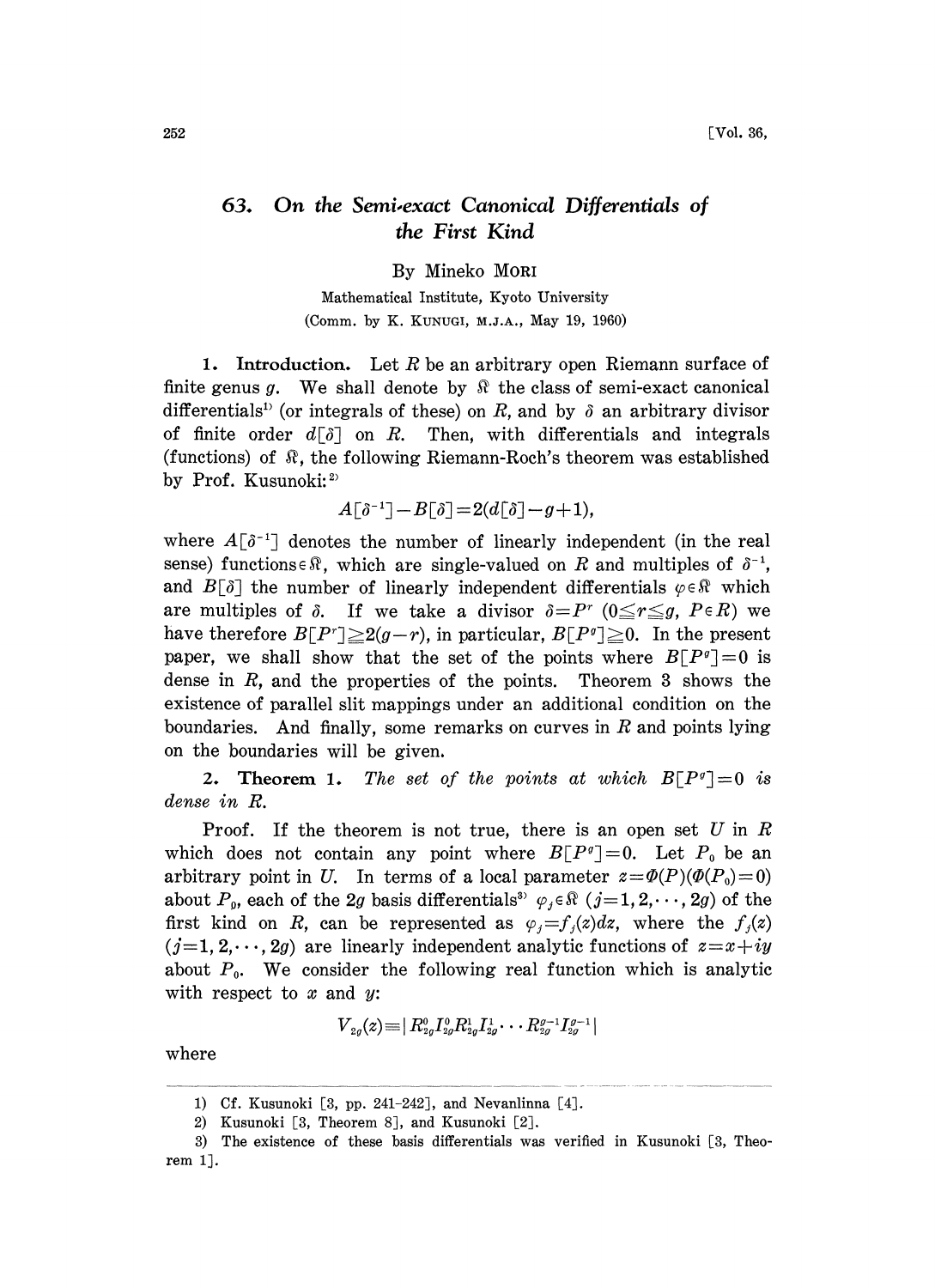$$
R_k^j \!\!=\!\! \left(\begin{array}{c} \!\!\operatorname{Re} f_1^{\scriptscriptstyle (j)}(z)\\ \!\!\operatorname{Re} f_2^{\scriptscriptstyle (j)}(z)\\ \vdots\\ \!\!\operatorname{Re} f_k^{\scriptscriptstyle (j)}(z) \end{array}\right) \ \ \text{and} \quad \ I_k^j \!\!=\!\! \left(\begin{array}{c} \!\!\operatorname{Im} f_1^{\scriptscriptstyle (j)}(z)\\ \!\!\operatorname{Im} f_2^{\scriptscriptstyle (j)}(z)\\ \vdots\\ \!\!\operatorname{Im} f_k^{\scriptscriptstyle (j)}(z) \end{array}\right) \ \ \left(\begin{array}{c} (j\!=\!0,1,\cdots,g\!-\!1)\\ (k\!=\!1,2,\cdots,2g), \end{array}\right)
$$

here  $f_i^{(j)}$  denotes the j-th derivative of  $f_i$  and  $f_i^{(j)}$  the function  $f_i$  itself. The  $V_{20}(z)$  vanishes at a point P if and only if  $B[P^q] > 0$ . Therefore we see  $V_{2g}(z)=0$  on U. Then, we can conclude that the  $f_j(z)$  (j=1, 2,  $\cdots$ , 2g) are linearly dependent, which leads us to a contradiction.

The proof can be done as follows. We shall denote by  $V_r(z)$  the determinant which consists of the first  $r$  rows and  $r$  columuns of the  $V_{2g}(z)$ . Since  $V_2(z) \neq 0$ <sup>4</sup> on U, there must be such k,  $1 < k \leq g$ , for which  $V_{2k}(z)=0$ , but  $V_{2r}(z)\neq 0$  for every r,  $1\leq r < k$ . There may be the following three cases.

 $1^{\circ}$ )  $V_{2k}(z) \equiv 0$ ,  $V_{2(k-1)}(z) \not\equiv 0$ ,  $V_{2k-1}(z) \equiv 0$  and  $\left(R_{2k-1}^{0}I_{2k-1}^{0} \cdots R_{2k-1}^{k-2}\right)$  $|I_{2k-1}^{k-2}I_{2k-1}^{k-1}| \! \equiv \! 0.$ 

Since  $V_{2(k-1)}(z) \neq 0$ , we can find an open set  $U'(\subset U)$  on which  $V_{2(k-1)}(z)$  $\pm 0$ . Then, there are  $2k-1$  real functions  $u_i(z)(j=1,2,\dots,2k-1)$ which are analytic with respect to  $x$  and  $y$  such that

$$
\sum_{j=1 \atop j=1}^{2k-1} u_j(z) \mathop{\rm Re}\nolimits f_j^{\zeta r)}(z) \!=\! 0 \qquad \qquad (r \!=\! 0,1,\cdots,k \!-\! 1)
$$

are satisfied on U'. Dividing these identities by  $u_{2k-1}(z)=V_{2(k-1)}(z)+0$ we get

$$
(1) \qquad \qquad \sum_{j=1}^{2k-2} v_j(z) \mathop{\rm Re}\nolimits f_j^{(r)}(z) + \mathop{\rm Re}\nolimits f_{2k-1}(z) \!=\! 0 \qquad \qquad (r\!=\!0,1,\!\cdots\!,k\!-\!1)\\ \sum_{j=1}^{2k-2} v_j(z) \mathop{\rm Im}\nolimits f_j^{(r)}(z) \!+\! \mathop{\rm Im}\nolimits f_{2k-1}(z) \!=\! 0
$$

where  $v_j(z) = u_j(z)/u_{2k-1}(z)$   $(j=1, 2, \dots, 2k-2)$ . By differentiating (1) with respect to  $x$  and using the identities which can be obtained from (1) by putting  $r+1$  for r, we obtain

$$
\sum_{j=1}^{2k-2} \frac{\partial v_j(z)}{\partial x} \text{Re} f_j^{(r)}(z) = 0
$$
\n
$$
\sum_{j=1}^{2k-2} \frac{\partial v_j(z)}{\partial x} \text{Im} f_j^{(r)}(z) = 0
$$
\n
$$
(r = 0, 1, \dots, k-2).
$$

Since the determinant  $V_{2(k-1)}(z)$  of the coefficients of this system of equations is not zero on U', we have  $\frac{\partial v_j(z)}{\partial x}=0$ , that is,  $v_j(z)=c_j$ (real constants)  $(j=1, 2, \dots, 2k-2)$  on a curve  $\gamma$ , corresponing to  $y=constant$ . Therefore we have

$$
\textstyle \sum\limits_{j=1}^{2k-2} c_j f_j(z) + f_{2k-1}(z) \!=\! 0
$$

<sup>4)</sup> Cf. Kusunoki [3, p. 255J.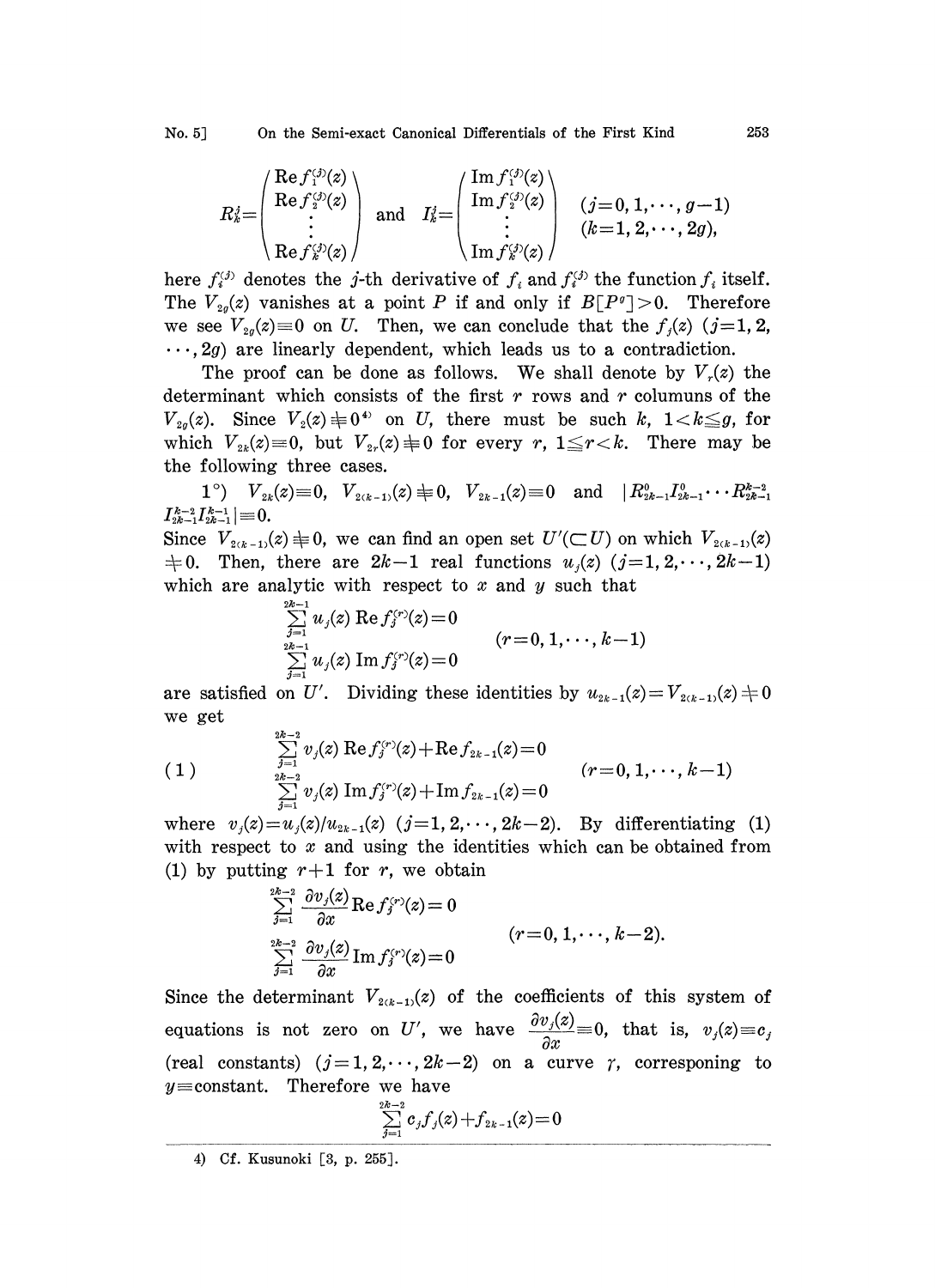254 M. MORI [Vol. 36,

 $\overline{\phantom{a}}$ 

on  $\gamma$ , and so is on U'. This shows that the  $f_1, f_2, \dots, f_{2g}$  are linearly dependent.

2°)  $V_{2k}(z) \equiv 0$ ,  $V_{2(k-1)}(z) \not\equiv 0$  and  $V_{2k-1}(z) \not\equiv 0$ . By differentiating  $V_{2k}(z)=0$  by x and y respectively, we have

$$
\begin{array}{ll} &| \hspace{.1cm} R_{2k}^{0} I_{2k}^{0} \cdots R_{2k}^{k-2} I_{2k}^{k-2} R_{2k}^{k} I_{2k}^{k-1} \hspace{.03cm} | \\ & \hspace{.03cm} \equiv - \mid R_{2k}^{0} I_{2k}^{0} \cdots R_{2k}^{k-2} I_{2k}^{k-2} R_{2k}^{k-1} I_{2k}^{k} \hspace{.03cm} \end{array}
$$

and

$$
( \; 3 \; ) \qquad \qquad \nonumber \\ \begin{array}{c} \mid R^0_{2k}I^0_{2k}\cdots R^{k-2}_{2k}I^{k-2}_{2k}I^{k-1}_{2k} \mid \\ \equiv \mid R^0_{2k}I^0_{2k}\cdots R^{k-2}_{2k}I^{k-2}_{2k}I^{k-2}_{2k}R^{k-1}_{2k}R^{k}_{2k} \mid. \end{array}
$$

Forming the derivatives of the second order of  $V_{2k}(z)\equiv 0$  with respect to  $x$  and  $y$ , we can easily verify that  $I_{2k}^{0} \longrightarrow \begin{bmatrix} P_{2k}P_{2k} & P_{2k}P_{2k} \ P_{2k}^{0} \cdots P_{2k}^{k-2}I_{2k}^{k-2} & P_{2k}P_{2k} \end{bmatrix}$ <br>e second order

$$
( \hspace{0.1cm} 4 \hspace{0.1cm} ) \hspace{3cm} | \hspace{0.1cm} R^{\scriptscriptstyle 0}_{\scriptscriptstyle 2k} I^{\scriptscriptstyle 0}_{\scriptscriptstyle 2k} \cdots R^{\scriptscriptstyle k-2}_{\scriptscriptstyle 2k} I^{\scriptscriptstyle k-2}_{\scriptscriptstyle 2k} R^{\scriptscriptstyle k}_{\scriptscriptstyle 2k} I^{\scriptscriptstyle k}_{\scriptscriptstyle 2k} | \equiv \hspace{0.1cm} 0.
$$

This shows that there are functions  $a_i(z)$  and  $b_i(z)$   $(j=0, 1, \dots, k-2; k)$ such that

$$
\sum_{r=0}^{k-2}\left\{a_r(z)R^r_{2k}+b_r(z)I^r_{2k}\right\}+a_k(z)R^k_{2k}+b_k(z)I^k_{2k}\!\equiv\!0.
$$

Now it is proved that the determinants in  $(3)$  vanish in U. Indeed, if  $a_k(z)\equiv 0$  or  $b_k(z)\equiv 0$ , they vanish obviously. In case of  $a_k(z)\equiv 0$  and  $b_k(z) = 0$  or  $b_k(z) = 0$ , they vanish obviously. In case of  $a_k(z) \neq 0$ <br>  $b_k(z) \neq 0$ , we can represent  $I_{2k}^s$  by  $R_{2k}^0, I_{2k}^0, \dots, R_{2k}^{k-2}, I_{2k}^{k-2}$  and  $R_{2k}^k$  as

$$
(5) \tI_{2k}^k = \frac{-1}{b_k(z)} \Big[ \sum_{r=0}^{k-2} \{a_r(z)R_{2k}^r + b_r(z)I_{2k}^r\} + a_k(z)R_{2k}^k \Big]
$$

and from  $(2)$ ,  $(3)$  and  $(5)$ , we have

$$
\begin{aligned} \mid R^o_{2k}I^o_{2k} \cdots R^{h-2}_{2k}I^{k-2}_{2k}R^{k-1}_{2k}R^{k}_{2k} \mid \\ & \equiv \mid R^o_{2k}I^o_{2k} \cdots R^{k-2}_{2k}I^{k-2}_{2k}I^{k-1}_{2k} \mid \\ & \equiv -\frac{a_k(z)}{b_k(z)} \mid R^o_{2k}I^o_{2k} \cdots R^{k-2}_{2k}I^{k-2}_{2k}R^{k-1}_{2k}R^{k-1}_{2k} \mid \\ & \equiv -\frac{a_k(z)}{b_k(z)} \mid R^o_{2k}I^o_{2k} \cdots R^{k-2}_{2k}I^{k-2}_{2k}R^{k-1}_{2k}I^{k-1}_{2k} \mid \\ & \equiv \frac{a_k(z)}{b_k(z)} \mid R^o_{2k}I^o_{2k} \cdots R^{k-2}_{2k}I^{k-2}_{2k}R^{k-1}_{2k}I^{k}_{2k} \mid \\ & \equiv -\bigg[\frac{a_k(z)}{b_k(z)}\bigg]^2 \mid R^o_{2k}I^o_{2k} \cdots R^{k-2}_{2k}I^{k-2}_{2k}R^{k-1}_{2k}R^{k}_{2k} \end{aligned}
$$

which shows that the determinant on the left hand side must vanish identically. Since  $V_{2k-1}(z) \neq 0$ , we have therefore

$$
\sum_{j=1}^{2^k} u_j(z) \operatorname{Re} f_j^{(r)}(z) = 0 \qquad (r = 0, 1, \cdots, k)
$$
  

$$
\sum_{j=1}^{2^k} u_j(z) \operatorname{Im} f_j^{(r)}(z) = 0 \qquad (r = 0, 1, \cdots, k-1)
$$

and the linear dependence of the  $f_i(z)$   $(j=1, 2, \dots, 2g)$  can be verified quite analogously as in the above-mentioned case.

3°)  $V_{2k}(z) \equiv 0$ ,  $V_{2(k-1)}(z) \equiv 0$ ,  $V_{2k-1}(z) \equiv 0$  but  $\mid R_{2k-1}^0 I_{2k-1}^0 \cdots R_{2k-1}^{k-2} I_{2k-1}^{k-2}$  $|I_{2k-1}^{k-1}| \neq 0.$ 

By the same reasoning as in  $2^{\circ}$  from (2), (3) and (4), we have  $\mid R_{2k}^{\,0}I_{2k}^{\,0}\cdots R_{2k}^{\,k-2}I_{2k}^{\,k-2}I_{2k}^{\,k-1}I_{2k}^{\,k}\mid \equiv 0$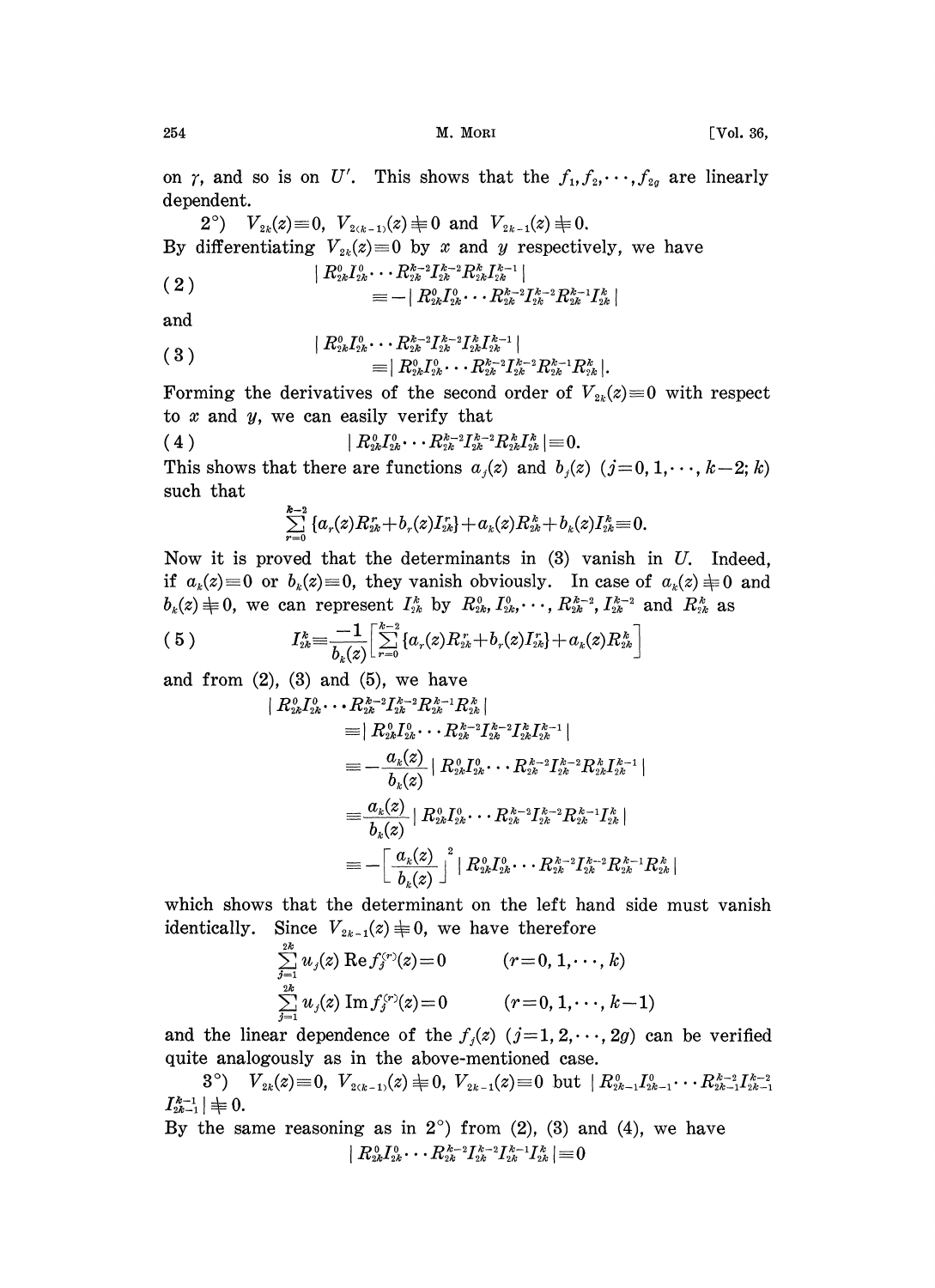and

$$
\sum_{j=1}^{2k} u_j(z) \operatorname{Re} f_j^{(r)}(z) = 0 \qquad (r = 0, 1, \dots, k-1)
$$
  

$$
\sum_{j=1}^{2k} u_j(z) \operatorname{Im} f_j^{(r)}(z) = 0 \qquad (r = 0, 1, \dots, k)
$$

where  $u_{2k}(z) = | R_{2k-1}^0 I_{2k-1}^0 \cdots R_{2k-1}^{k-2} I_{2k-1}^{k-1} I_{2k-1}^{k-1}| \neq 0$ . The linear dependence of the  $f_i(z)$   $(j=0, 1, \dots, 2g)$  can be concluded analogously, q.e.d. the  $f_i(z)$   $(j=0, 1, \dots, 2g)$  can be concluded analogously,

3. According to this theorem, we can always take a point  $P$  on R such that  $B[P^{\sigma}]=0$ , hence  $A[P^{-\sigma}]=2$  by Riemann-Roch's theorem. This means the following

**Theorem 2.**<sup>5</sup> For any point  $P$  on a dense subset of  $R$ , there does not exist any single-valued function  $\in \mathbb{R}$  on R which has a single pole of order at most g at P. At such point  $P \in R$  the identities  $B[P^r]=2(g-r)$  hold for every r,  $0\leq r\leq g$ . This shows that  $B[P^r]$  $-B[P^{r+1}]=2$  for r,  $0 \le r < g$ .

Proof. By Riemann-Roch's theorem, we have  $B[P^r] \geq 2(g-r)$  $(0 \leq r \leq g)$ . Now suppose that there is a number r  $(0 \leq r \leq g)$  such that  $B[P^r] > 2(g-r)$ , then we have  $A[P^{-r}] > 2$ . But this is incompatible with the fact that  $A[P^{-q}]=2$ , q.e.d.

If we choose a point  $P \in R$  such that  $B[P^{\sigma}] = 0$ , we have  $A[P^{-(g+1)}]$  $=4$ . This shows by Theorem 2, that there are two linearly independent single-valued functions  $\in \mathbb{R}$  on R, each of which has a single pole of order just  $g+1$  at P. On the other hand, when the genus of R is finite and  $q$  is the number (counted with multiplicities) of poles of a single-valued function  $f \in \mathbb{R}$  on R, f is at most q-valent on  $R$ .<sup>6</sup> Therefore each of these functions gives a conformal mapping of  $R$  onto a domain in a  $(g+1)$ -sheeted covering surface of the sphere. Further if the boundaries of  $R$  consist of a finite number of closed Jordan curves, the images of the boundaries by these functions are slits along linear segments which are parallel to the imaginary axis. When we multiply these functions by i, we get conformal mappings of  $R$  onto covering surfaces of the plane, which are  $(g+1)$ -sheeted and have slits parallel to the real axis. Thus the following theorem is established.

**Theorem 3.** Suppose that the boundaries of R consist of a finite number of closed Jordan curves, then there exist conformal mappings of R onto covering surfaces of the plane, which are  $(g+1)$ -sheeted and have slits along parallel segments. We can take a point  $P \in R$ , as a pole of the functions, arbitrary near the prescribed point, and when we fix a point P at which  $B[P^q]=0$  as a pole of the functions, there are two such functions which are linearly independent.

<sup>5)</sup> This theorem corresponds to the classical Weierstrass gap theorem for the points where  $B[P^q]=0$ . Cf. Springer [5, Theorems 10-18, p. 272].

<sup>6)</sup> Kusunoki [3, (ii), p. 250].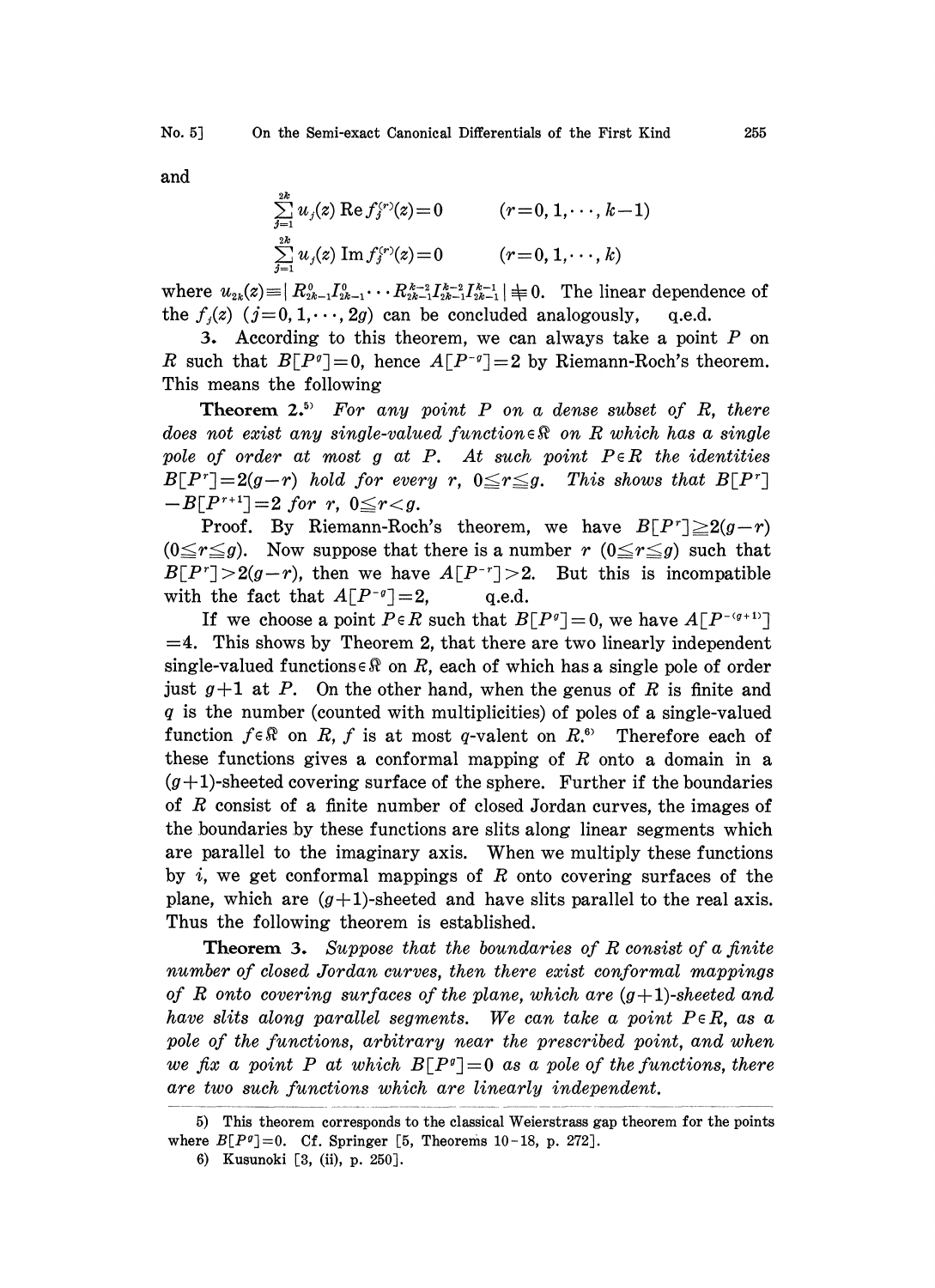$\text{M. MORI}$  [Vol. 36,

4. Next, we take any analytic curve  $\gamma$  in the interior of R. If a point  $P_0$  such that  $B[P_0^g]=0$  lies on  $\gamma$ , there may exist at most a finite number of points on  $\gamma$  such that  $B[P^q] > 0$ . Otherwise, the set of such points has a cluster point  $P_1$  on  $\gamma$ . Let z be a local parameter about  $P_1$  which brings  $P_1$  to 0 and represents  $\gamma$  by  $y \equiv 0$ , so the  $V_{2g}(z)$  may be considered as a real analytic function of x on the intersection may be considered as a real analytic function of  $x$  on the intersection of  $\gamma$  and the parameter neighbourhood of  $P_1$ , and it is zero at all points where  $B[P^q] > 0$ . Then, we have  $V_{2q}(z) \equiv 0$  on  $\gamma$ . But this is contradictory to the fact that  $B[P^{\rho}_{0}]=0$ . Therefore we have the following two cases:

i) There are at most a finite number of points at which  $B[P^g]$  $>0, P \in \gamma.$ 

ii) At all points  $P \in \gamma$ ,  $B[P^q] > 0$ .

But we can easily see that the second case may happen only for  $a$ countable number of curves in the interior of R. In fact, under the consideration of i) and Theorem 1, we can find a neighbourhood about any point  $P \in R$ , whose boundary curve intersects only a finite number of such curves. And the fact that there are only a finite number of such closed curves in the neighbourhood is easily verified by using i) and Theorem 1.

5. We shall now consider the boundary curves  $\Gamma$  of  $R$ . Suppose  $C$  is an analytic curve contained in  $\Gamma$ . For every interior point  $P$  of C, we can prove that  $B[P^r] \geq 2g-r$  ( $0 \leq r \leq 2g$ ). To see this, we choose a local parameter z about P, such that  $\Phi(P)=0$  and C corresponds to  $y \equiv 0$ . Let  $\varphi_j = f_j(z)dz$ , and we continue  $f_j(z)$  as  $-\overline{f_j(z)}$  across C a little outside of R. On C we have  $\text{Re } \varphi_i \equiv 0$ , i.e.  $\text{Re } f_i(z) \equiv 0$  and  $\text{Re } f_i^{(k)}(z) = 0$   $(j=1, 2, \dots, 2g; k=1, 2, \dots)$ . The number of linearly independent vectors  $(c_1, c_2, \dots, c_{2g})$  with 2g real constants which fulfill the system of  $r$  equations:

$$
\sum_{j=1}^{2g} c_j \operatorname{Im} f_j^{(k)}(z) = 0 \qquad z \in C, \quad (k = 0, 1, \cdots, r-1)
$$

is equal to  $B[P^r]$  and this is  $\geq 2g-r$  for r,  $0 \leq r \leq 2g$ .

On an analytic curve included in  $\Gamma$ , there does not exist, except at most a finite number of points, any point where  $B[P^{2g}]>0$ . Indeed, suppose that there exist an infinite number of such points on  $C$ , then they have a cluster point, say  $P_0$ , on C. We select a suitable local parameter z which represents C by  $y\equiv 0$ . Then, the following real analytic function

$$
{\widetilde{V}}_{2g}(x)\!\equiv\!\mid I_{2g}^0I_{2g}^1\!\cdot\cdot\cdot I_{2g}^{2g-2}I_{2g}^{2g-1}\mid
$$

must vanish identically on C. But the  $\widetilde{V}_{2g}(x)$  is Wronskian determinant of the functions  $\text{Im } f_1(x)$ ,  $\text{Im } f_2(x)$ ,...,  $\text{Im } f_{2q}(x)$ , and its vanishing identically implies that they are linearly dependent, which is absurd.